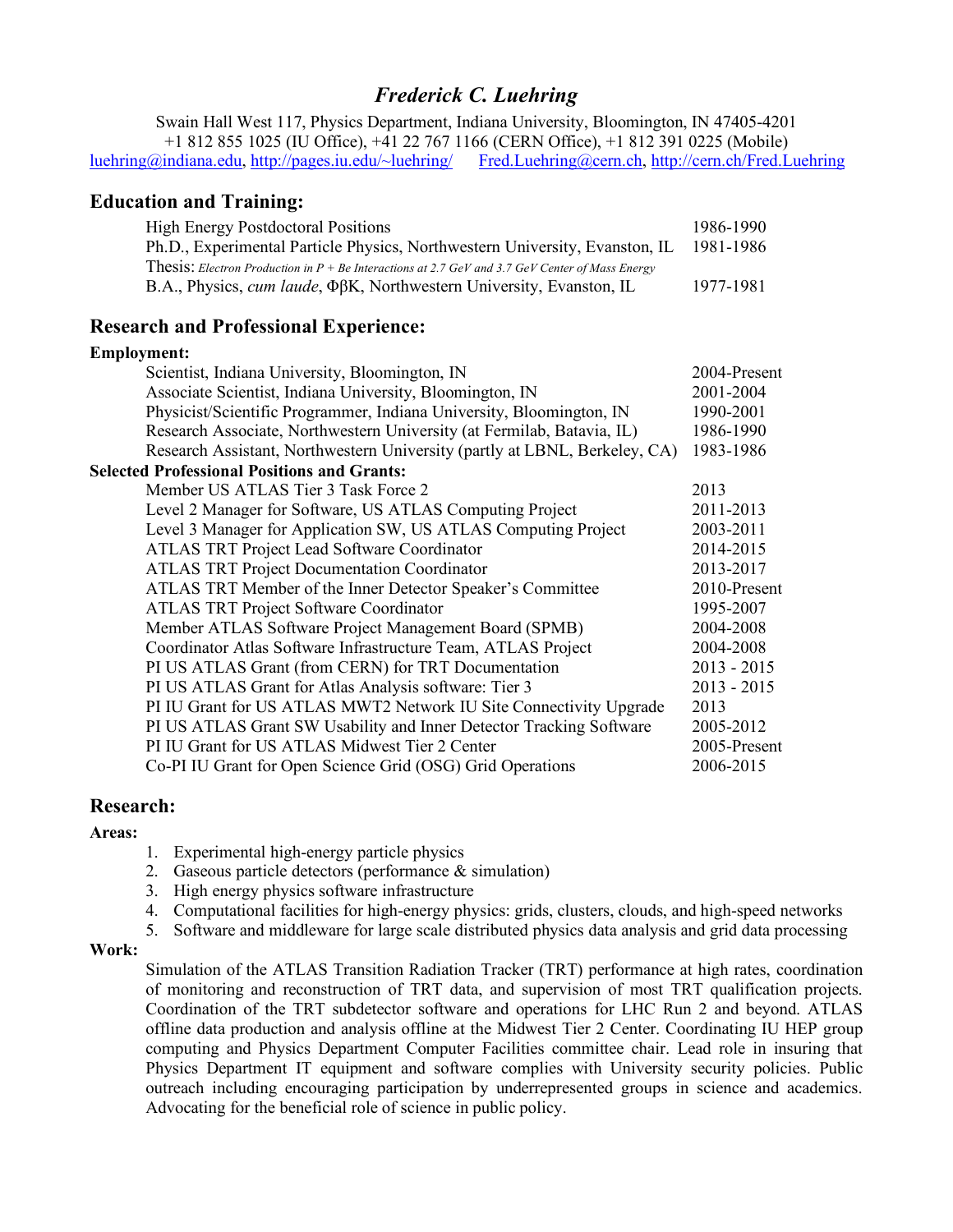## **Publications:**

**NB:** Only selected ATLAS project publications are listed where I had significant personal involvement. I have been on the ATLAS author list for the entire project duration and my name is listed on all ATLAS project publications. Some publications listed below are internal notes or conference proceedings. My full list of ~800 publications where I am listed as an author is available from my ORCiD public account (https://orcid.org/0000- 0001-8721-6901) and also from my INSPIRE account (https://inspirehep.net/author/profile/F.Luehring.1).

- **1. Performance of the ATLAS Transition Radiation Tracker in Run 1 of the LHC: tracker properties**, A. Romaniouk, et al., ATL\_COM-INDET-2015-041, in preparation.
- **2. Gas gain stabilization in the ATLAS TRT detector,** B. Mindur, et al., JINST **11** P04027, 29 Apr 2016.
- **3. A neural network clustering algorithm for the ATLAS silicon pixel detector,** The ATLAS Collaboration, JINST **9** P09009, 15 Sep 2014.
- **4. Basic ATLAS TRT performance studies of Run 1,** The ATLAS Collaboration, ATL-INDET-PUB-2014-001, 18 May 2014.
- **5. Studies of the performance of the ATLAS detector using cosmic-ray muons.** The ATLAS Collaboration (G. Aad et al.). Nov 2010 e-Print: arXiv:1011.6665.
- **6. A dynamic system for ATLAS software installation on OSG grid sites,** X. Zhao, T. Maeno, T. Wenaus, F. Luehring, S. Youssef, J. Brunelle, A. De Salvo, A.S. Thompson, Prepared for 17th International Conference on Computing in High Energy and Nuclear Physics 21-27 Mar 2009 J.Phys.Conf.Ser.219:062030, 2010.
- **7. Organization and management of ATLAS nightly builds**, F. Luehring, E. Obreshkov , D. Quarrie, G. Rybkine, A. Undrus, Prepared for 17th International Conference on Computing in High Energy and Nuclear Physics 21-27 Mar 2009. Published in J.Phys.Conf.Ser.219:042045, 2010.
- **8. Organization, management, and documentation of ATLAS offline software releases,** S. Albrand et al. Prepared for 17th International Conference on Computing in High Energy and Nuclear Physics 21-27 Mar 2009. Published in J.Phys.Conf.Ser.219:042012,2010.
- **9. The use of the TWiki web in ATLAS,** Nir Amram et al., Prepared for 17th International Conference on Computing in High Energy and Nuclear Physics, 21-27 Mar 2009 Published in J.Phys.Conf.Ser.219:082008, 2010.
- **10. Performance of the ATLAS Detector using First Collision Data,** The Atlas Collaboration (G Aad et al.). May 2010 JHEP 1009:056, 2010.
- **11. The ATLAS Inner Detector commissioning and calibration,** ATLAS Collaboration (P. Ryan et al.) 2010 Eur. Phys. J. C70:787-821, 2010.
- **12. Expected Performance of the ATLAS Experiment - Detector, Trigger and Physics,** The ATLAS Collaboration (G. Aad et al.). Jan 2009, e-Print: arXiv:0901.0512.
- **13. The ATLAS TRT end-cap detectors,** E. Abat et al. Oct 2008, JINST 3:P10003, 2008.
- **14. Combined performance tests before installation of the ATLAS Semiconductor and Transition Radiation Tracking Detectors**, E. Abat et al. Aug 2008, JINST 3:P08003, 2008.
- **15. The ATLAS TRT electronics**, E. Abat et al. Jun 2008, JINST 3:P06007,2008.
- **16. The ATLAS Transition Radiation Tracker (TRT) proportional drift tube: Design and performance**, By ATLAS TRT Collaboration (E. Abat et al.). Feb 2008, JINST 3:P02013, 2008.
- **17. The ATLAS TRT barrel detector,** ATLAS TRT Collaboration (E. Abat et al.). Feb 2008, JINST 3:P02014, 2008.
- **18. The ATLAS Experiment at the CERN Large Hadron Collider,** ATLAS Collaboration (G. Aad et al.), JINST 3:S08003, 2008.
- **19. Organization and management of ATLAS software releases,** E. Obreshkov et al., Prepared for 15th International Conference on Computing in High Energy and Nuclear Physics, Feb 2006. Published in Nucl. Instrum. Meth. A584:244-251, 2008
- **20. Acceptance Tests and Criteria of the Atlas Transition Radiation Tracker,** P. Cwetanski et al., IEEE Trans. Nucl. Sci. 52:2911-2916, 2005.
- **21. Recent Aging Studies for the ATLAS Transition Radiation Tracker,** T. Akesson, et al., December 2003. Prepared for the proceedings of NSS / MIC 2003, IEEE Nuclear Science Symposium and Medical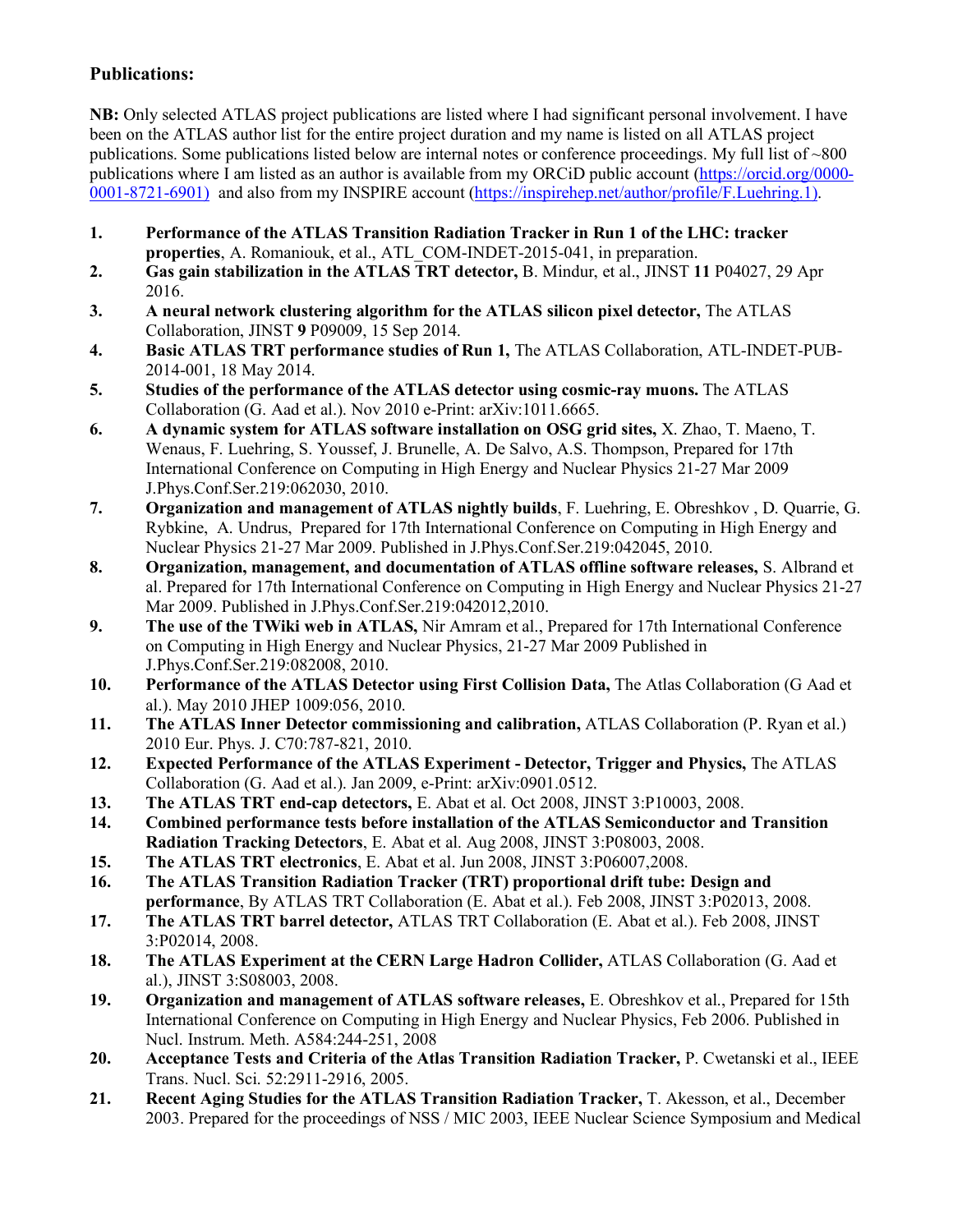Imaging Conference, Portland, Oregon, USA

- **22. Status of design and construction of the Transition Radiation Tracker (TRT) for the ATLAS experiment at the LHC,** T. Akesson, et al., 15 December 2003. Prepared for the proceedings of the II Workshop on advanced Transition Radiation Detectors for accelerators and space applications, Bari, Italy, 4-7 Sep 2003. Published in Nucl. Instrum. Meth. A522:131-145, 2004.
- **23. ATLAS Transition Radiation Tracker Test Beam Results,** T. Akesson, et al., 3 December 2003. Prepared for the proceedings of the II Workshop on advanced Transition Radiation Detectors for accelerators and space applications, Bari, Italy, 4-7 Sep 2003. Published in Nucl. Instrum. Meth. A522:50-55, 2004.
- **24. Operation of the ATLAS Transition Radiation Tracker under very high irradiation at the CERN LHC,** T. Akesson, et al., 28 November 2003. Prepared for the proceedings of the II Workshop on advanced Transition Radiation Detectors for accelerators and space applications, Bari, Italy, 4-7 Sep 2003. Published in Nucl. Instrum. Meth. A522:25-32, 2004.
- **25. A Step Towards a Computing Grid for the LHC Experiments: Atlas Data Challenge 1,** ATLAS DC1 Task force Collaboration (R. Sturrock et al.), CERN-PH-EP-2004-028, April 30, 2004.
- **26. An X-Ray Scanner for Wire Chambers,** T. Akesson, et al., Nucl. Instrum. Meth. A507:622-635, 2003.
- **27. Aging Studies for the ATLAS Transition Radiation Tracker (TRT),** T. Akesson, et al., Nucl. Instrum. Meth. A515:166-179,2003. (Originally prepared for proceedings of the International Workshop on Aging Phenomena in Gaseous Detectors, Hamburg, Germany, 2-5 Oct 2001).
- **28. Tracking Performance of the Transition Radiation Tracker Prototype for the ATLAS Experiment,** T. Akesson, et al., Nucl. Instrum. Meth. A485:298-310,2002.
- **29. Particle Identification Using the Time-over-Threshold Method in the ATLAS Transition Radiation Tracker,** T. Akesson, Nucl. Instrum. Meth. A474:172-187, 2001.
- **30. ATLAS Simulation: Status, Performance, and Future Plans,** F. C. Luehring (For the ATLAS collaboration), Prepared for 7th International Workshop on Advanced Computing and Analysis Techniques in Physics Research (ACAT 2000), Batavia, Illinois, 16-20 Oct 2000. Published in "Batavia 2000, Advanced computing and analysis techniques in physics research" 329-331.
- **31. Straw Tube Drift-Time Properties and Electronics Parameters for the ATLAS TRT Detector,** T. Akesson et al., Nucl. Instrum. Meth. A449:446-460, 2000.
- **32. Electron Identification with a Prototype of the Transition Radiation Tracker for the Atlas Experiment**, T. Akesson et al., Nucl. Instrum. Meth. A412:200-215, 1998.
- **33. Description of the TRT Readout,** F. Luehring, ATL-INDET-2002-026, 2002.
- **34. Time-over-Threshold and High-Threshold Multiplicity Studies in the 2002 Monte Carlo GEANT3 Simulation of the ATLAS Transition Radiation Tracker**, P. Gagnon and F. Luehring, ATL-COM-2002-016, 2002.
- **35. Athena Pile-Up Requirements,** F. Luehring, ATL-SOFT-2001-007, 2001.
- **36. Detector and Physics Technical Design Report,** ATLAS TDR14, CERN-LHCC 99-14, 1999.
- **37. Inner Detector Technical Design Report**, ATLAS TDR4, CERN-LHCC 97-16, 1997.
- **38. Simulation of the TRT System Rate Response and Occupancy,** F. Luehring, et al., ATL-INDET-1994-081, 1994.
- **39. ATLAS: Technical Proposal for a General-Purpose P P Experiment at the Large Hadron Collider at CERN**, The ATLAS Collaboration, CERN-LHCC 94-43, 1994.
- **40. A Modular Straw Drift Tube Tracking System for the Solenoidal Detector Collaboration Experiment Part 1. Design,** Y. Arai, et al., Nucl. Instrum. Meth. A381:355-371, 1996.
- **41. Simulation Studies of Tracking Systems at Very High Luminosity,** D. Adams et al., Nucl. Instrum. Meth. A372:160-180, 1996.
- **42. SDC Technical Design Report**, Solenoidal Detector Collaboration, SDC-92-201.
- **43. SDC Modular Straw Outer Tracking System Conceptual Design Report,** Solenoidal Detector Collaboration, SDC-91-125.
- **44. Measurement of Single Spin Asymmetry in Eta Meson Production in P (Polarized) P- and Anti-P (Polarized) P-Interactions in the Beam Fragmentation Region at 200-GeV**⁄ **c,** D. L. Adams et al. Nucl. Phys. B510:3-11, 1998.
- **45. Spin Transfer in Inclusive Lambda0 Production by Transversely Polarized Protons at 200-GeV**⁄ **c,**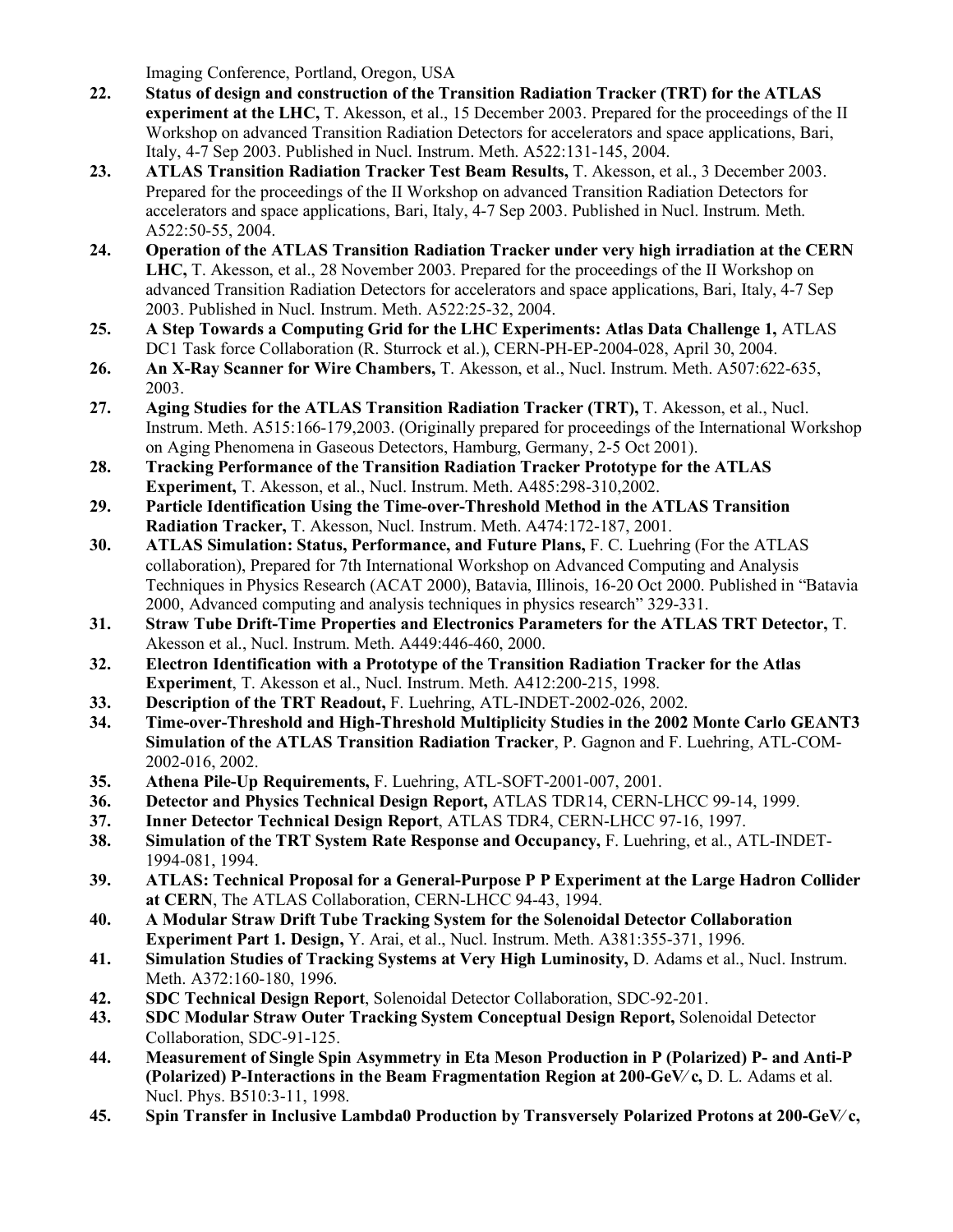A. Bravar et al., Phys. Rev. Lett. 78:4003-4006, 1997.

- **46. Measurement of the Differences in Total Cross Section for Antiparallel and Parallel Longitudinal Spins and a Measurement of Parity Nonconservation with Incident Polarized Protons and Antiproton at 200 GeV**⁄ **c,** D. Grosnick et al., Phys. Rev. D55:1159-1187, 1997.
- **47. Single Spin Asymmetries and Invariant Cross-Section of High Transverse Momentum Inclusive Pi0 Production in 200 GeV**⁄ **c pp and anti-pp Interactions,** D. L. Adams et al., Phys. Rev. D53:4747- 4755, 1996.
- **48. Single Spin Asymmetries in Inclusive Charged Pion Production by Transversely Polarized Anti-Protons,** A. Braver et al., Phys. Rev. Lett. 77:2626-2629, 1996.
- **49. Analyzing Power Measurement in Inclusive Lambda0 Production With a 200-GeV/c Polarized Proton Beam,** A. Braver et al., Phys. Rev. Lett. 75:3073-3077, 1995.
- **50. Measurement of Single Spin Asymmetry for Direct Photon Production in P P Collisions at 200- GeV/c,** D. L. Adams et al., Phys. Lett. B345:569-575, 1995.
- **51. Measurement of the Double Spin Asymmetry A-ll for Inclusive Multi Gamma Pair Production With 200-GeV/c Polarized Proton Beam And Polarized Proton Target,** D. L. Adams et al., Phys. Lett. B336:269-274, 1994.
- **52. Analyzing Power Measurement of P P Elastic Scattering in the Coulomb - Nuclear Interference Region with the 200-GeV/c Polarized Proton Beam at Fermilab,** N. Akchurin, et al., Phys. Rev. D48:3026-3036, 1993.
- **53. High X(T) Single Spin Asymmetry in Pi0 and Eta Production at X(F) = 0 by 200-GeV Polarized Anti-protons And Protons,** D. L. Adams et al., Phys. Lett. B276:531-535, 1992.
- **54. Large X(F) Spin Asymmetry in Pi0 Production by 200-GeV Polarized Protons,** D. L. Adams et al., Z. Phys. C56:181-184, 1992.
- **55. Analyzing Power in Inclusive Pi+ And Pi- Production at High X(F) with a 200-GeV Polarized Proton Beam,** D. L. Adams et al., Phys. Lett. B264:462-466, 1991.
- **56. First Results for the Two Spin Parameter A(ll) in Pi0 Production by 200-GeV Polarized Protons And Anti-Protons,** D. L. Adams et al., Phys. Lett. B261:197-200, 1991.
- **57. Comparison of Spin Asymmetries and Cross-sections In Pi0 Production by 200-GeV Polarized Protons And Protons,** D. L. Adams et al., Phys. Lett. B261:201-206, 1991.
- **58. Measurement of the Analyzing Power in the Primakoff Process with a High-Energy Polarized Proton Beam,** D. C. Carey et al., Phys. Rev. Lett. 64:357, 1990.
- **59.** 3**he Design And Performance of the FNAL High-Energy Polarized Beam Facility,** D. P. Grosnick et al., Nucl. Instrum. Meth. A290:269, 1990.
- **60. Analyzing Power Measurements of Coulomb Nuclear Interference with the Polarized Proton And Anti-Proton Beams at 185-GeV/c,** N. Akchurin et al., Phys. Lett. B229:299, 1989.
- **61. Analyzing Power Measurement in Inclusive Pi0 Production at High X(F),** B Bonner et al., Phys.Rev. Lett. 61:1918,1988.
- **62. The Fermilab Polarized Proton and Anti-Proton Beam**, F. C. Luehring, Proceedings of the 8th International Symposium on High-Energy Spin Physics, Vol. 2 1056-1061, 1988.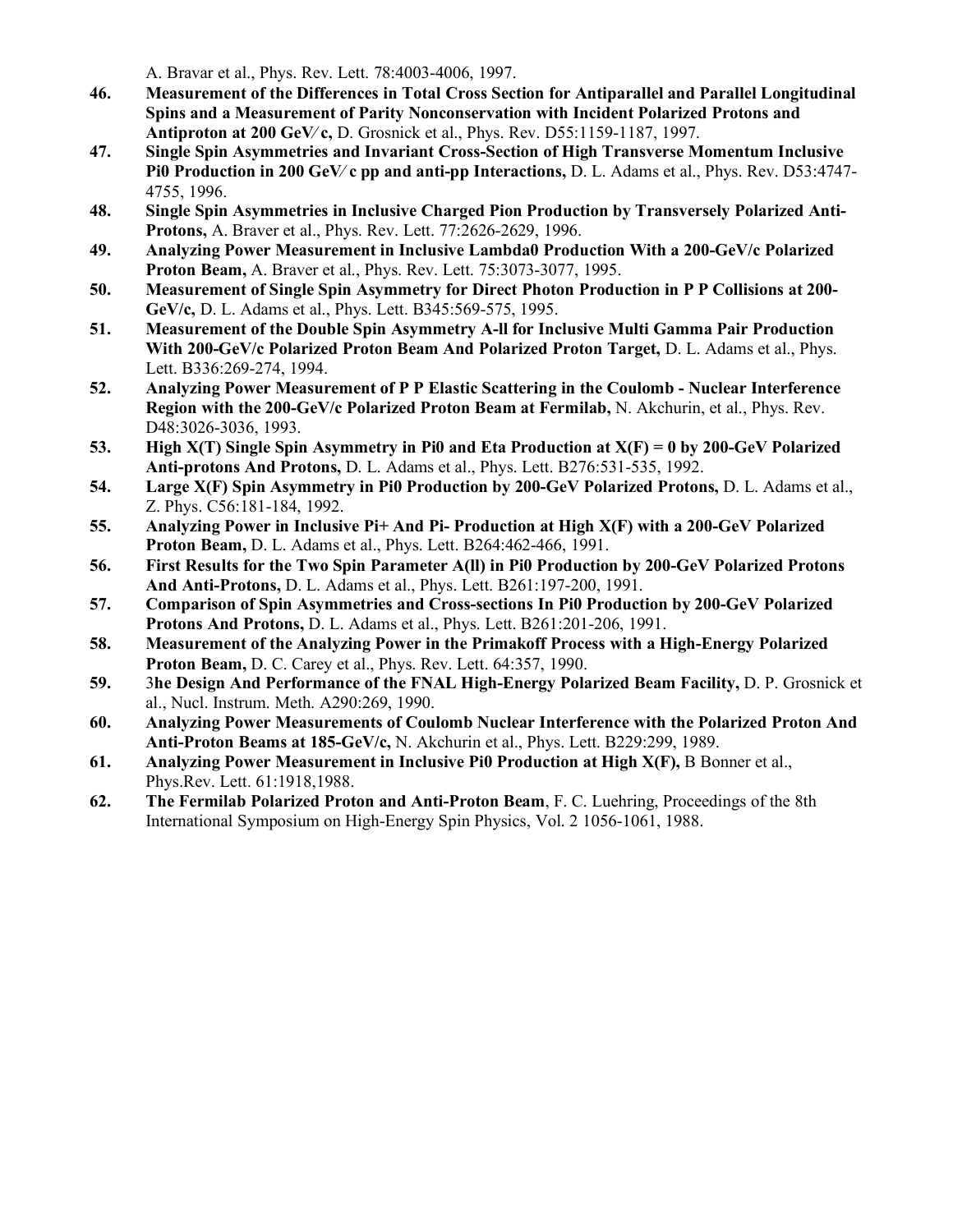## **Talks and Presentations**

**NB:** Most talks listed are internal talks at various internal ATLAS meetings.

- **1. Qualification Tasks,** TRT Days Meeting, CERN, Geneva, Switzerland, October 5, 2018.
- **2. Qualification tasks and review of hot issues,** TRT Days Meeting, CERN, Geneva, Switzerland, June 8, 2018.
- **3. Qualification Tasks,** TRT Days Meeting, CERN, Geneva, Switzerland, February 16, 2018.
- **4. Qualification Tasks,** TRT Days Meeting, CERN, Geneva, Switzerland, October 6, 2017.
- **5. TRT Hot Issues,** TRT Days Meeting, CERN, Geneva, Switzerland, June 16, 2017.
- **6. Qualification Tasks,** TRT Days Meeting, CERN, Geneva, Switzerland, June 16, 2017.
- **7. Release 21 and MC16 Post Mortem (Lessons Learned),** TRT Days Meeting, CERN, Geneva, Switzerland, February 10, 2017.
- **8. Qualification Tasks,** TRT Days Meeting, CERN, Geneva, Switzerland, February 10, 2017.
- **9. TRT Documentation and Qualification Tasks,** TRT Days Meeting, CERN, Geneva, Switzerland, October 14, 2016.
- **10. ATLAS Project Assets/Risks,** NSF Open Science Cyber Threat Profile (OSCTP) Working Group Weekly Call, Indiana University, Bloomington, IN, July 7, 2016.
- **11. Documentation and JIRA Tickets,** TRT Days Meeting, CERN, Geneva, Switzerland, June 24, 2016.
- **12. TRT Offline Shifter Training,** 2016 TRT Shift Training Sessions, CERN/Vidyo, February 18, April 15, May 18, May 24, and June 22, 2016.
- **13. TRT Code Review 2016,** ATLAS Software Review, CERN, June 21, 2016.
- **14. Experience Running at BNL Shared Tier 3 Facility,** US ATLAS Technical Support Meeting, Vidyo, April 4, 2016.
- **15. TRT Documentation,** TRT Days Meeting, CERN, Geneva, Switzerland, February 19, 2016.
- **16. TRT Documentation,** TRT Days Meeting, CERN, Geneva, Switzerland, November 12, 2015.
- **17. TRT Updates,** Physics and Performance Week Simulation Session, CERN/Vidyo, September 7, 2015.
- **18. TRT Offline Shifter Training,** 2015 TRT Shift Training Sessions, CERN/Vidyo, May 5, June 22, July 3, and July 17, 2015.
- **19. prun in RootCore Framework,** US ATLAS Technical Support Meeting, Vidyo, July 14, 2015.
- **20. TRT Software and Documentation,** TRT Days Meeting, CERN, Geneva, Switzerland, July 2, 2015
- **21. ATLAS TRT Run 2,** US ATLAS Physics Workshop 2015, University of Illinois, June 24, 2015
- **22. Testing FAX Access of xAOD in RootCore Framework,** US ATLAS Technical Support Meeting, Vidyo, June 16, 2015.
- **23. TRT Offline Software (SW) Status/Tasks, and TRT Documentation,** TRT Days Meeting, CERN, Geneva, Switzerland, February 13, 2015.
- **24. TRT Offline Software, Qualification Tasks, and Documentation,** TRT Days Meeting, CERN, Geneva, Switzerland, October 22, 2014.
- **25. Tracking Session Workshop Key Results, and Wrap Up,** TRT Days Meeting, Krakow, Poland, June 27, 2014.
- **26. Remaining issues, discussions, conclusions, plans,** Tracking Session, TRT Days Meeting, Krakow, Poland, June 25, 2014.
- **27. TRT Documentation,** Inner Detector Week, TRT Session, CERN, Geneva, Switzerland, February 2, 2014.
- **28. Tests of Dedicated Panda Queues, Condor Flocking, and FAX Access,** US ATLAS Distributed Computing Workshop, University of Arizona, Tucson, AZ, December 11, 2013.
- **29. TRT Documentation Session,** TRT Session, Inner Detector Week, CERN, Geneva, Switzerland, October 29, 2013.
- **30. TRT Software: Documentation, Tasks, Priorities, & Long Term Plan,** TRT Days, Inner Detector Week, CERN, Geneva, Switzerland, June 13, 2013.
- **31. IU MWT2 Networking,** AGLT2-MWT2 Regional Network Planning Meeting, University of Chicago, Chicago, IL, June 3, 2013.
- **32. Finding the Higgs Boson on the Open Science Grid,** Open Science Grid All Hands Meeting,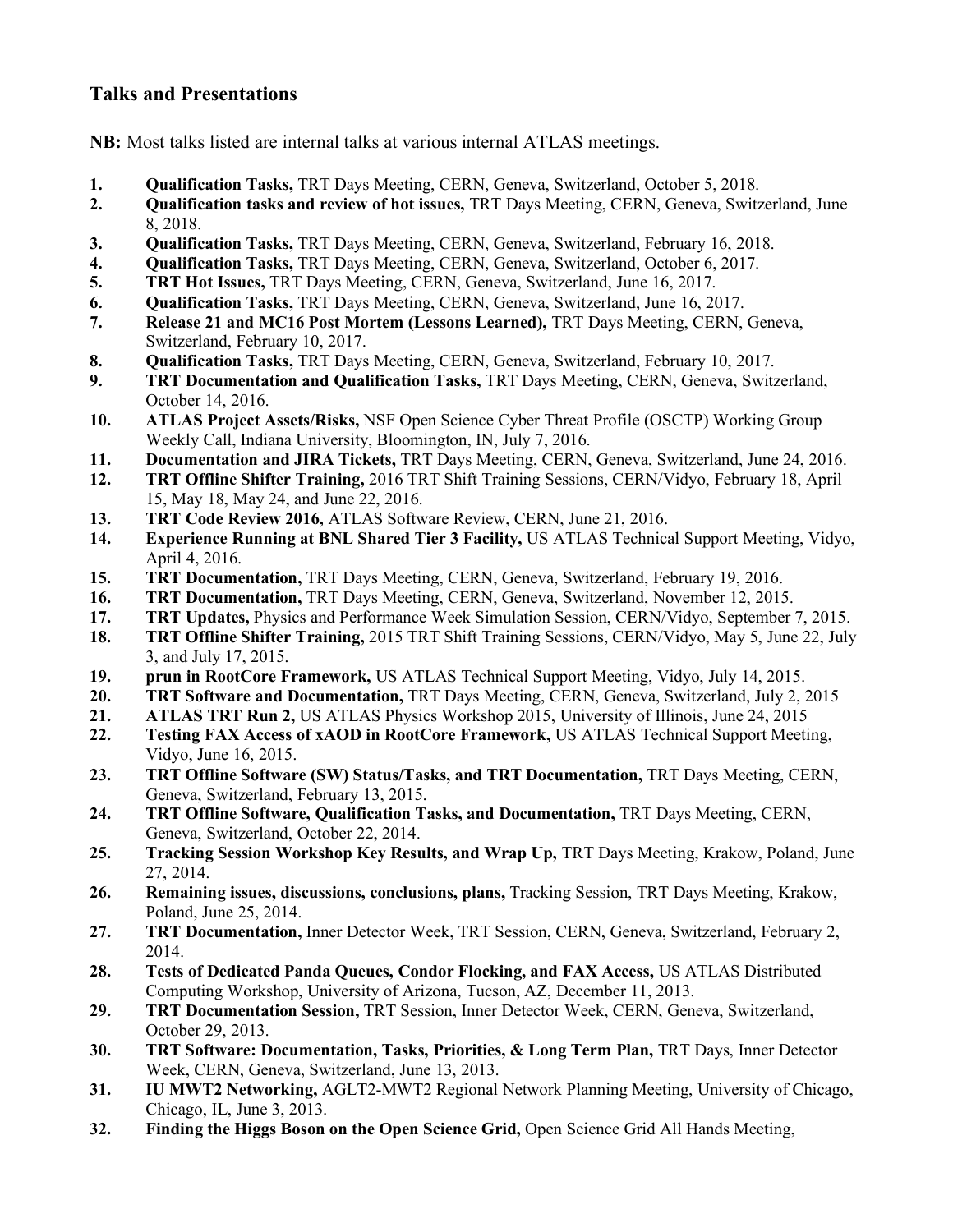Indianapolis. IN, March 13, 2013.

- **33. Plots to be approved for speakers,** TRT Session, Inner Detector Week, CERN, Geneva, Switzerland, February 20, 2013.
- **34. TRT-Related SW Work: Personnel & Knowledge Transfer,** TRT Session, Inner Detector Week, CERN, Geneva, Switzerland, February 20, 2013.
- **35. Meeting Goals and Software Overview,** US ATLAS Software Planning Meeting, Bloomington, IN, August 2, 2012.
- **36. ATLAS Software Planning Meeting Goals**, US ATLAS Software Planning Meeting, Argonne National Laboratory, Argonne, IL, August 3, 2011.
- **37. Squid for T3s,** US ATLAS Facility Meeting at Open Science Grid All Hands Meeting, Harvard Medical School, Cambridge, MA, March 9, 2010.
- **38. Conditions Data at Tier 2, Tier 3, and User Sites**, Database Session, ATLAS Software and Computing Week, CERN, Geneva, Switzerland, September 3, 2009.
- **39. ATLAS Conditions Databases for T3 Frontier and Squid: Experience installing and working at T3**, US ATLAS Tier2/3 Workshop, University of Chicago, Chicago, IL, August 20, 2009.
- **40. Experience at the Indiana Tier 3**, Tier 3(g,w) meeting at the Analysis Support Center, Argonne National Laboratory, Argonne, IL, May 18, 2009.
- **41. Organization, Management, and Documentation of ATLAS Offline Software Releases,** Software Components, Tools, and Databases Session at Computing in High Energy Physics 2009 (CHEP09), Prague, the Czech Republic, March 25, 2009.
- **42. Pacball Distribution,** SIT Session of ATLAS Software Workshop, CERN, Geneva, Switzerland, March 19, 2009.
- **43. Doing TRT Analysis at IU Tier 3 and ANALY\_MWT2,** ATLAS Tier 3 meeting at the OSG All Hands Meeting, LIGO Livingston Louisiana Site, March 3, 2009.
- **44. Database Access Experience during TRT Performance Monitoring,** Database Deployment and Operations Meeting, telephone conference hosted by CERN, February 11, 2009.
- **45. TRT Performance Monitoring**
- **46. Use of Pacballs and DQ2 to Distribute the ATLAS Software,** US ATLAS Computing Facility Meeting, Brookhaven National Laboratory, September 22, 2008 (with Xin Zhao).
- **47. Software Infrastructure Status Report,** ATLAS Software Week, CERN, Geneva, Switzerland, April 28, 2008.
- **48. Miscellaneous SIT Issues,** ATLAS Software Week, CERN, Geneva, Switzerland, February 26, 2008 (talk presented by another person due to family emergency).
- **49. Feedback from Release Strategy Discussion,** ATLAS Software Week Plenary Session, CERN, Geneva, Switzerland, October 26. 2007.
- **50. Miscellaneous SIT Issues,** ATLAS Software Week SIT Session, CERN, Geneva, Switzerland, October 23. 2007.
- **51. SIT Session Highlights,** ATLAS Software Week Plenary Session, CERN, Geneva, Switzerland, June 29. 2007.
- **52. Miscellaneous SIT Issues,** ATLAS Software Week SIT Session, CERN, Geneva, Switzerland, June 26. 2007.
- **53. Installing the ATLAS Offline Software.** US ATLAS Tier 2 and Tier 3 Meeting, Indiana University, Bloomington, IN, June 20, 2007.
- **54. SIT Session Intro & Misc Issues,** ATLAS Software Week, CERN, Geneva, Switzerland, March 29, 2007.
- **55. Brief TRT Software Overview,** TRT SW session during Inner Detector Week, CERN, Geneva, Switzerland, February 26, 2007.
- **56. SIT Coordination Issues,** ATLAS Software Week SIT Session, CERN, Geneva Switzerland, December 13, 2006.
- **57. Software Infrastructure Hot Items,** ATLAS Software Week Plenary Session, CERN, Geneva, Switzerland, September 15, 2006.
- **58. IU ATLAS Computing Progress and Grid Work,** DOE Review of IU Grant, Indiana University, Bloomington, IN, August 23, 2006.
- **59. ATLAS Software Infrastructure,** US ATLAS Tier 1 & 2 Meeting, Harvard University, Cambridge,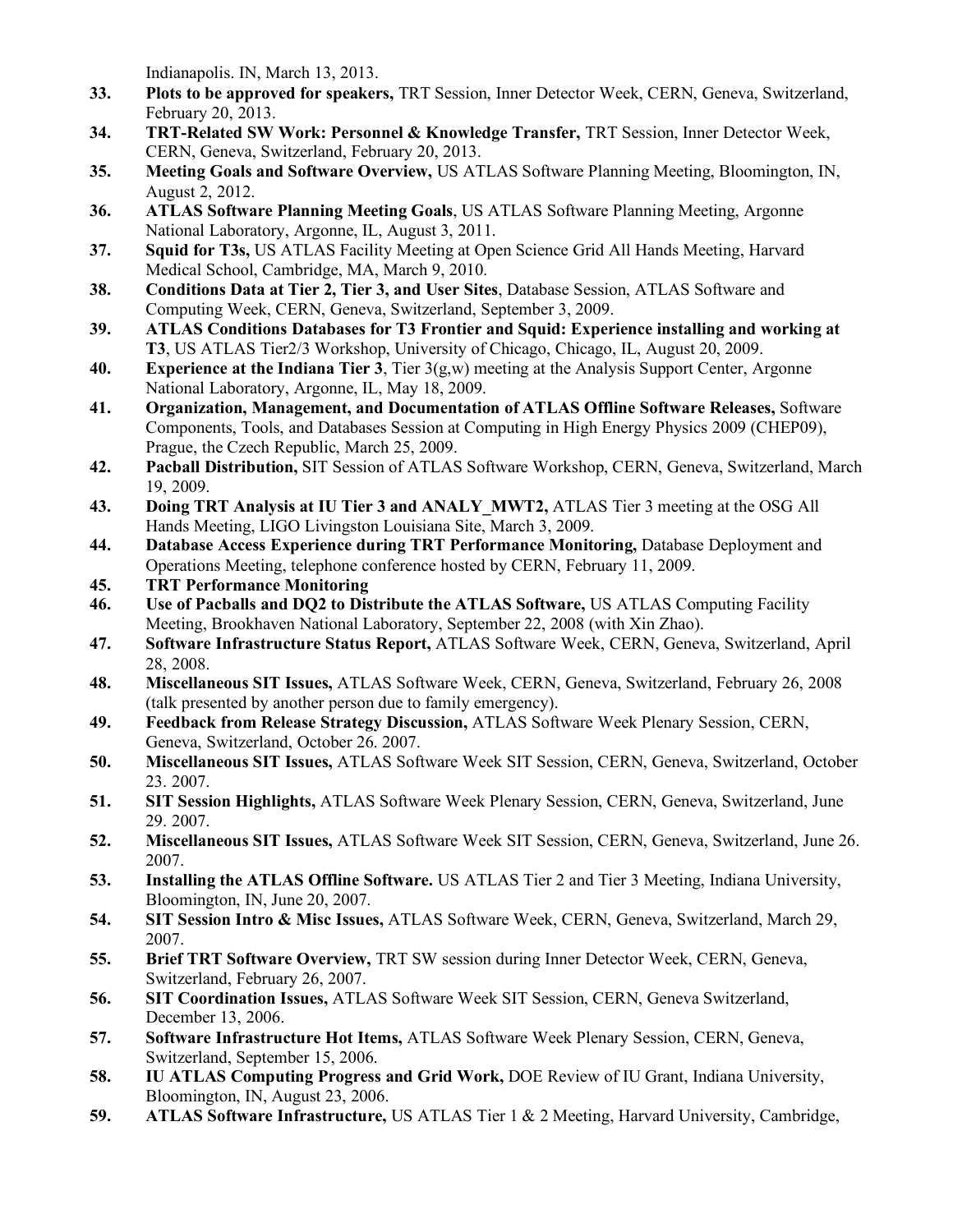MA, August 17, 2006.

- **60. Community Support Plans,** OSG Operations Meeting, IUPUI, Indianapolis, IN, May 16, 2006.
- **61. Grid Computing for Atlas,** Weekly IU HEP Seminar, Indiana University, Bloomington, IN, March 19, 2006.
- **62. Review of Offline SW Documentation,** Atlas Offline Software Review, CERN, Geneva, Switzerland, February 8, 2006.
- **63. SIT Meeting Highlights & Atlas Offline SW Release Building Strategy,** Software Week Friday Plenary, LAL, Orsay, France, December 9, 2005.
- **64. Atlas Offline SW Release Building Strategy,** Software Week SIT session, LAL, Orsay, France, December 8, 2005.
- **65. SIT Planning,** Software Week SIT session, CERN, Geneva, Switzerland, September 29, 2005.
- **66. SIT Review Follow-Up,** Software Week Review Follow-Up Session, CERN, Geneva, Switzerland, September 26, 2005.
- **67. Atlas Software and Grid,** IU DOE Site Review, August 23, 2005.
- **68. Interoperability Activity,** OSG Consortium Meeting, University of Wisconsin, Milwaukee, Wisconsin, July 20, 2005.
- **69. User Support Issues,** SIT Session (I), Atlas Software Week, CERN, Geneva, Switzerland, May 23, 2005.
- **70. SIT Coordination Issues,** SIT Session (I), Atlas Software Week, CERN, Geneva, Switzerland, May 23, 2005.
- **71. Atlas Software Infrastructure,** Midwest Tier 2 Kickoff Meeting, IUPUI, Indianapolis, IN, May 13, 2005.
- **72. Inner Detector Overview,** Atlas Trigger Workshop, University of California, Irvine, CA, April 13, 2005.
- **73. Issues Raised in SIT Sessions,** ATLAS Software Week, CERN, Geneva, Switzerland, February 25, 2005
- **74. TRT SW Status and Plans,** ATLAS Inner Tracker SW Meeting, CERN, Geneva, Switzerland, February 10, 2005.
- **75. SIT Review Issues,** SIT Review, CERN, Geneva, Switzerland, February 4, 2005,
- **76. Use of TRT in Electron ID,** US egamma Meeting, Brookhaven National Laboratory, Upton, NY, January 13, 2005.
- **77. Inner Detector Performance,** First North American Atlas Workshop, University of Arizona, Tucson, AZ, December 20, 2004.
- **78. Software Infrastructure Overview,** ATLAS Software Week Plenary, CERN, Geneva, Switzerland December 10, 2004.
- **79. Software Infrastructure Overview,** ATLAS Software Week Parallel Session, CERN, Geneva, Switzerland, December 7, 2004.
- **80. Software Infrastructure: Status and Plans,** Atlas Software Week Plenary, CERN, Geneva, Switzerland, September 24, 2004.
- **81. Automated Validation: Feedback From SIT Meetings,** Atlas Software Validation Session, CERN, Geneva, Switzerland, September 22, 2004.
- **82. Software Infrastructure Overview: Hot Topics, Coordination, and Miscellaneous,** Atlas SIT Meeting, CERN, Geneva, Switzerland, September 21, 2004.
- **83. Software Session Summary,** TRT Meeting Plenary, CERN, Geneva, Switzerland. September 3, 2004.
- **84. Atlas Software and Grid,** DOE Site Visit, Physics Department, Indiana University, Bloomington, IN, August 25, 2004.
- **85. Release Coordinators Report,** Atlas Software Workshop Plenary, Brookhaven National Laboratory, Upton, NY, May 24, 2004.
- **86. Releases and Organization Issues,** Inner Detector Software Meeting, CERN, Geneva, Switzerland, February 24, 2004.
- **87. Software and Combined Testbeam Summary,** TRT Workshop, Peñíscola, Spain, October 3, 2003.
- **88. Summary of Combined Testbeam Software Discussion,** TRT Workshop, Peñíscola, Spain, October 2, 2003.
- **89. News About TRT-Related Work on Offline Software,** TRT Workshop, Peñíscola, Spain, September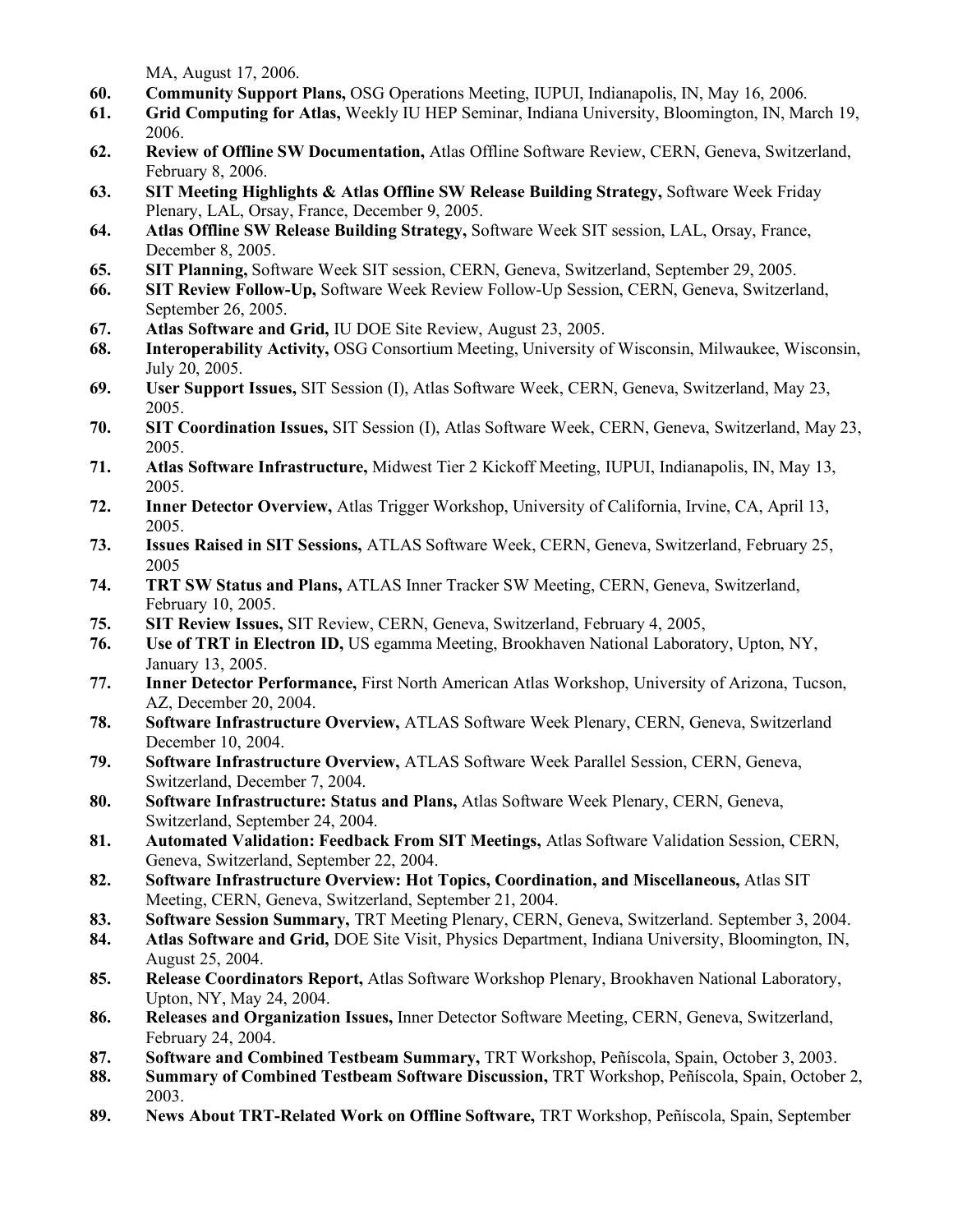30, 2003.

- **90. Overview of US Work on Simulation and Reconstruction,** US ATLAS Computing Meeting, BNL, Upton, NY, August 28, 2003.
- **91. Software Summary & Closeout,** TRT Week, CERN, Geneva, Switzerland, June 23, 2003.
- **92. GEANT3 TRT Simulation Status & Recent GEANT3 TRT Studies Using 6.0.3,** TRT Week, CERN, Geneva, Switzerland, June 19, 2003.
- **93. TRT Reconstruction Perspective,** Reconstruction Task Force Open Session, CERN, Geneva, Switzerland, March 5, 2003.
- **94. ID Fake Track Rates Using xKalman,** Inner Detector Software and Performance Meeting, CERN, Geneva, Switzerland, December 16, 2002. (Collaborator presented talk because of scheduling conflict.)
- **95. iGOC Support of WorldGrid,** iVDGL Technical Planning Meeting, Information Sciences Institute, Marina Del Ray, CA, December 16, 2002.
- **96. Overall TRT Software Status,** TRT Week, CERN, Geneva, Switzerland, October 4, 2002.
- **97. ATLAS Software,** DOE Site Visit to Indiana University HEP Group, Indiana University, Bloomington, IN, August 16, 2002.
- **98. Summary of Testbeam, DAQ, and Simulation Session,** TRT Workshop, Hampton University, Hampton, VA, May 22, 2002.
- **99. TRT Material Status, TRT Workshop,** Hampton University, Hampton, VA, May 21, 2002.
- **100. Status of TRT GEANT3 Simulation & Recent TRT Rate Studies,** TRT Workshop, Hampton University, Hampton, VA, May 21, 2002.
- **101. TRT Readout Document and Arising Readout Issues,** TRT Workshop, Hampton University, Hampton, VA, May 19, 2002.
- **102.** 1**Recent GEANT3 TRT Software Releases Charged Particle Rates in the TRT,** February 2002 TRT Week Software Session, CERN, Geneva, Switzerland, February 21, 2002.
- **103. Simulation of ATLAS TRT Detector,** Weekly IU HEP Group Seminar, Indiana University, Bloomington, IN January 7, 2002.
- **104. Status of TRT Simulation,** Inner Detector Software and Performance Meeting, CERN, Geneva, Switzerland October 16, 2001.
- **105. Status of GEANT3 TRT Full Detector Simulation,** October 2001 TRT Week Software Session, CERN, Geneva, Switzerland October 12, 2001.
- **106. ATLAS Software,** DOE Site Visit, Indiana University, Bloomington, IN September 24, 2001.
- **107. New TRT GEANT3 Geometry and Digitization Code,** Inner Detector Software and Performance Meeting, CERN, Geneva, Switzerland June 12, 2001.
- **108. TRT Material Update**, TRT Software and Testbeam Meeting, Istanbul, Turkey, May 4, 2001
- **109. Status of GEANT3 TRT Code Release, Status of GEANT4 Hit Definitions,** TRT Software and Testbeam Meeting, Istanbul, Turkey, May 4, 2001.
- **110. GEANT4 Hit Definitions, GEANT3 TRT Code Release,** TRT Software and Testbeam Meeting, CERN, Geneva, Switzerland February 21, 2001.
- **111. New GEANT3 TRT and ID Services, GEANT4 Pile-Up Requirements, GEANT4 Inner Detector Hit Definitions,** Inner Detector Software and Performance Meeting, CERN, Geneva, Switzerland February 20, 2001.
- **112. ID GEANT4 Status and Problems,** ATLAS GEANT4 Workshop, CERN, Geneva, Switzerland December 5, 2000.
- **113. Atlas Simulation: Status, Performance and Future Plans,** VII International Workshop on Advanced Computing and Analysis Techniques in Physics Research, FNAL, Batavia, IL October 19, 2000.
- **114. Data Comparison in ATLAS Inner Detector,** GEANT4 2000: The Fifth International Meeting of the GEANT4 collaboration, Orsay, France (via audio link) October 16, 2000.
- **115. ID Simulation Status,** Inner Detector Software, and Performance Meeting, CERN, Geneva, Switzerland October 3, 2000.
- **116. TRT Software and Testbeam Analysis Status,** TRT General Meeting, CERN, Geneva, Switzerland September 29, 2000.
- **117. Requirements on Tracking Amount of Detector Material for Simulation,** Inner Detector Material Meeting, CERN, Geneva, Switzerland, August 28, 2000.
- **118. Inner Detector Reconstruction,** US ATLAS Meeting, BNL, Upton, NY July 25, 2000.